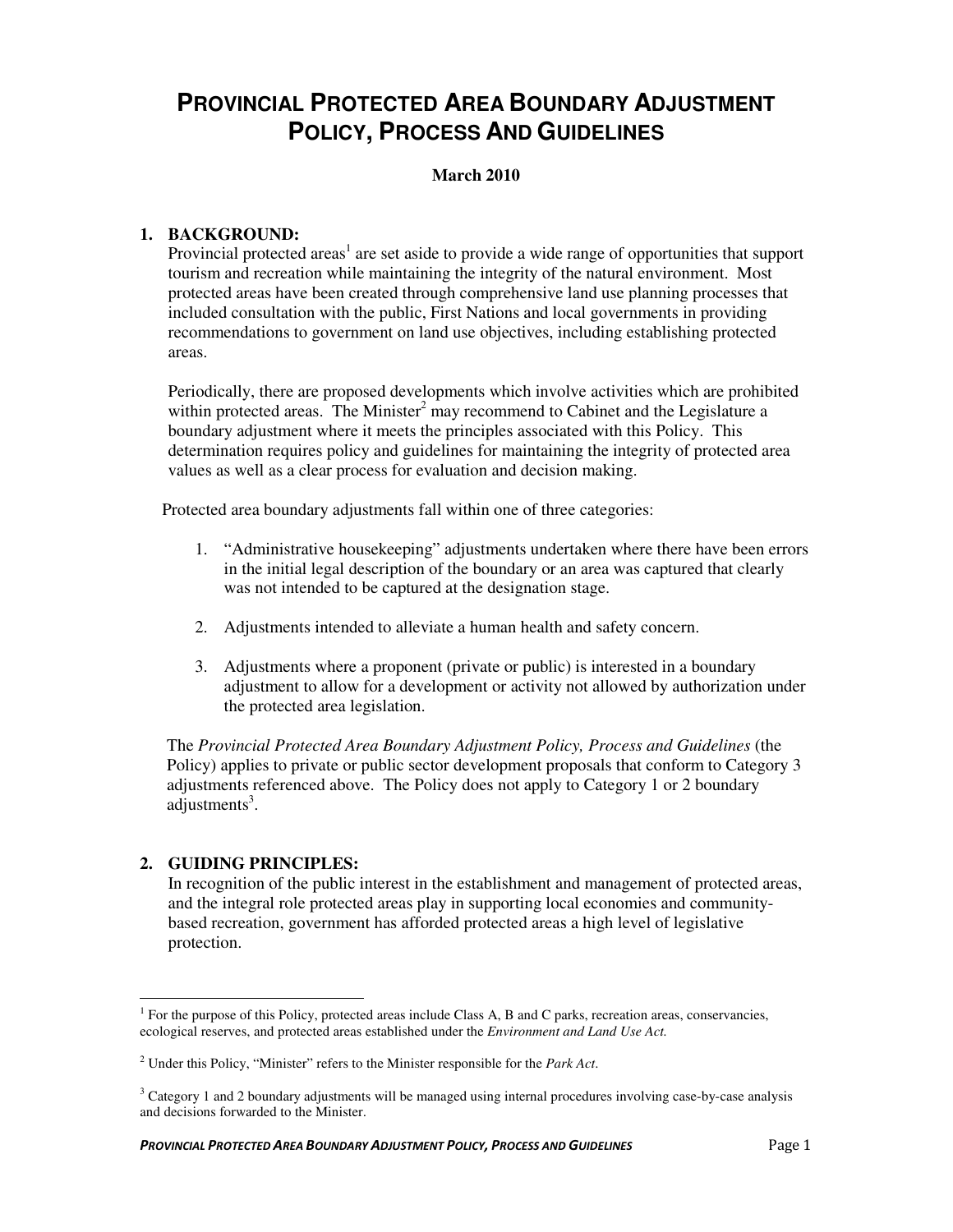Consideration of proposals for protected area boundary changes will be guided by the following principles:

- The BC Government is committed to the protection of provincial protected areas and the integrity of their associated ecological, recreational and cultural values.
- Proposals for protected area boundary adjustments will be considered on a case by case basis where there are compelling provincial economic, environmental and social benefits that collectively exceed maintaining the existing protected area boundary and values.
- The review and evaluation process will be timely and transparent.
- The proponent must establish the case to adjust a protected area boundary (including meeting the provisions of this Policy) and bear the associated costs.
- Where feasible, consultation will occur with participants that were involved in a public planning process where that process resulted in the establishment of the protected area.
- Consultation with First Nations and local governments will be required.
- Suitable public consultation will be required, consistent with the significance of the proposed change.

# **3. REQUESTS FOR BOUNDARY ADJUSTMENTS:**

Proponents may be First Nations, other levels of government, private individuals, companies or agencies/ministries. A proponent considering a project within a protected area should contact BC Parks as early as possible in the proposal development stage to determine if the proposed use is compatible with legislation, regulations and protected area management objectives. If the proposal would require an adjustment to protected area boundaries in order to proceed, the proponent will be advised of the following two-stage process:

#### **Stage 1: Initial Proposal:**

The proponent submits an initial proposal to the Director responsible for protected area planning, BC Parks. The initial proposal should include:

- 1. Proponent information and contact details.
- 2. Type and purpose of project (e.g. wind power generation, mining, road, pipeline, etc.).
- 3. Project location.
- 4. Project footprint (inside and outside the protected area) including all project components such as access routes.
- 5. Preliminary description of economic, social and environmental impacts and benefits of the project.
- 6. Preliminary assessment of alternatives that would avoid the use of protected lands and the reasons those alternatives are not considered feasible.
- 7. First Nations and local governments potentially affected by the project, and status of any discussions with these governments.
- 8. Known community groups with an interest in the protected area, and the status of any discussions with these groups.
- 9. Any known environmental issues (e.g. species at risk impacts, fish habitat).
- 10. Anticipated project schedule.
- 11. Maps and illustrations as appropriate.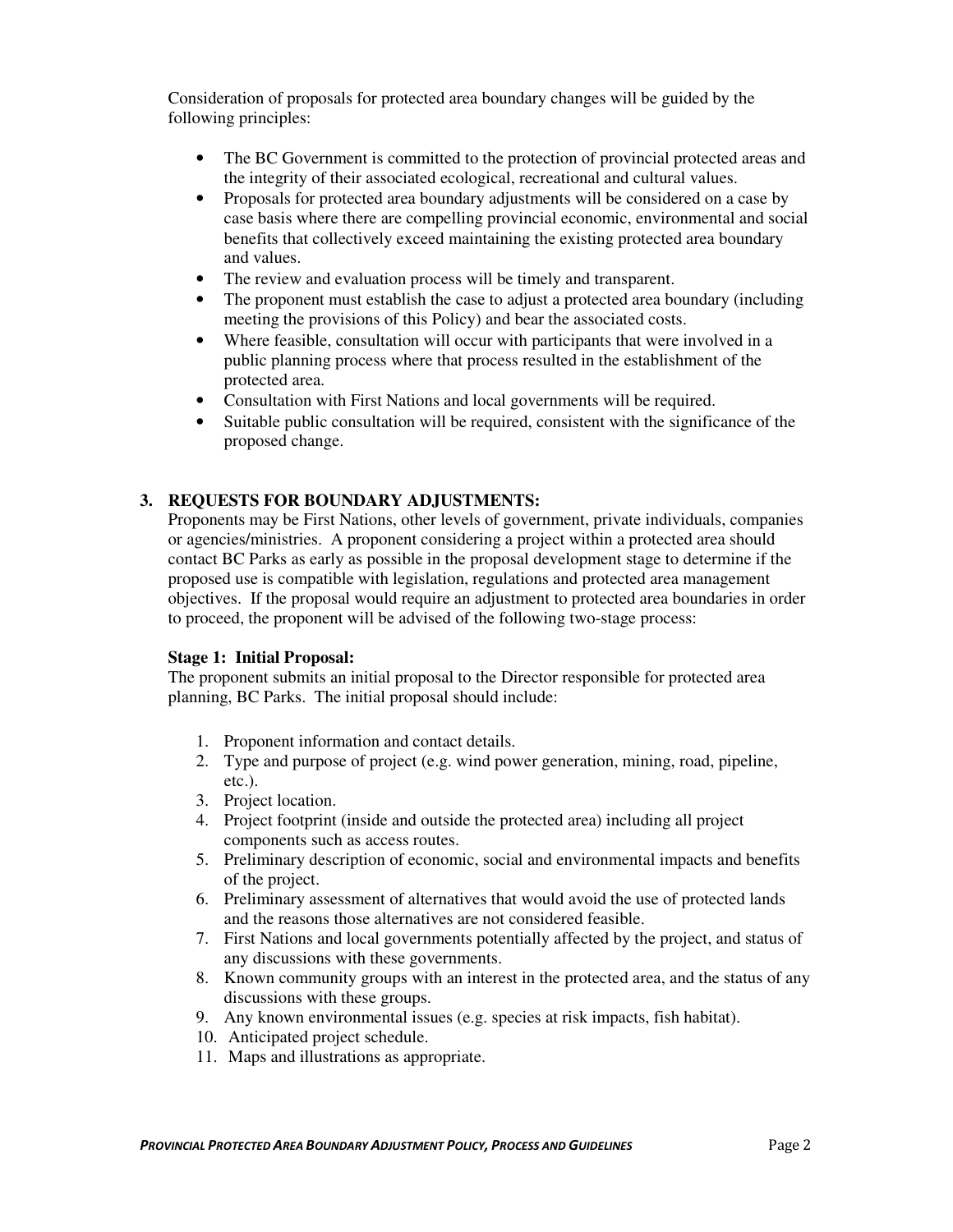The initial proposal will be reviewed by Ministry staff and submitted to the Minister for consideration. The Minister will consider the information provided and any other information the Minister considers relevant. The proponent will then be contacted to either:

- 1. Be advised that the Minister declined the application, and be provided with reasons; or
- 2. Be advised that the Minister will consider a detailed Stage 2 proposal as outlined below.

# **Stage 2: Detailed Proposal:**

If the initial proposal is not declined, the proponent may proceed to stage 2. At this stage a detailed proposal is required. A proponent should maintain contact with BC Parks staff during development of the detailed proposal, which must include the information required by this Policy, along with a covering letter addressed to the Director responsible for protected area planning, BC Parks, requesting a review of the proposal for a boundary adjustment.

# **4. GUIDELINES FOR DETAILED PROPOSALS:**

Implementing a boundary adjustment requires approval of the Minister, Cabinet, and usually the Legislature<sup>4</sup>. Proponents should ensure that the information they submit with their detailed proposal addresses the following considerations to the satisfaction of the Minister:

# **1. Alternatives to avoid the protected area have been considered.**

Proponents must consider and document alternatives that would avoid a protected area boundary adjustment. Clear supporting rationale for supporting or rejecting an alternative must be provided.

#### **2. Overall economic benefits to the Province have been documented.**

An overall economic analysis of the economic benefits and costs, if any, associated with the proposed boundary adjustment will inform the assessment process. The economic analysis should include a summary of the short-term and long-term employment benefits, regional infrastructure impacts, and potential revenues to Government.

#### **3. Social and environmental impacts have been documented.**

All potential impacts of the proposed development on the social and environmental values of the protected area must be identified. This should include consideration of how the proposal may impact or benefit traditional user activities, visitor enjoyment and safety, identification and impacts to natural values in the area and associated risks to natural values. Broader environmental impacts or benefits, beyond the protected area, should also be identified. The assessment of the social and environmental impacts will assist in identifying potential mitigation, restoration or compensation measures that would preserve the recreation and/or conservation values of the protected area.

# **4. Mitigation and restoration measures have been identified.**

Proponents will identify ways to avoid, minimize or compensate for the impacts the proposed development may have on protected area values. This will inform the assessment process of opportunities to retain or add to protected area values.

 4 The final decision on a protected area boundary adjustment rests with either the Cabinet or the Legislature depending on the level at which the protected area boundary is originally established. A protected area boundary established by Order in Council is amended at the Cabinet level and a protected area boundary established by an Act of the Legislature can only be amended by the Legislature. Most boundaries are established by an Act of the Legislature.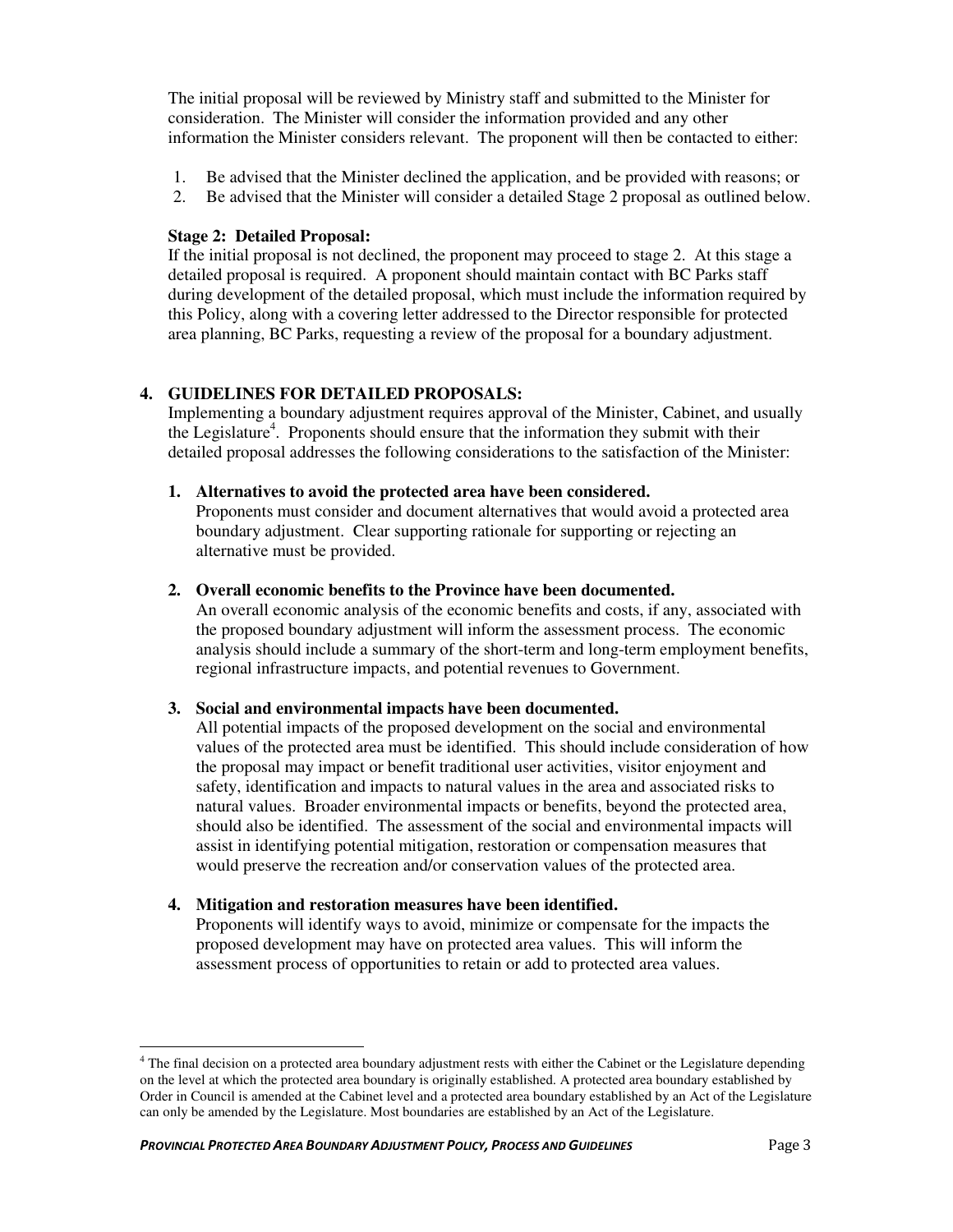#### **5. First Nations have been adequately consulted.**

Proponents need to discuss the proposed development and potential impacts on protected area boundaries and values with the appropriate First Nations and include a summary of the discussions with the detailed proposal. This will provide an indication of the degree of First Nations acceptance (or lack thereof) of the proposal. Inclusion of this information in the proposal will assist Ministry staff in meeting the Crown's duties to consult with First Nations, and if necessary, accommodate any infringement on asserted rights or title.

#### **6. Local community (including local governments) have been consulted.**

Proponents must assess the level of support or opposition among the key community, local government and public groups that may have an interest in the potential impacts of the proposed development on protected area boundaries. The proponent should identify whether this indication of public response was obtained through direct consultation or through indirect means such as review of media reports, interest group newsletters, or other appropriate means. This information will assist in identifying whether adequate public and/or local government consultation has occurred.

# **7. Provincial and Federal Agencies have been consulted.**

The proponent, with advice from BC Parks, should make contact with appropriate federal and provincial agencies that may have an interest in the proposal and seek input or comment.

If the proposed boundary adjustment is related to a reviewable project under the British Columbia *Environmental Assessment Act,* BC Parks and the Environmental Assessment Office will coordinate their respective information requirements to the greatest extent possible. While the boundary adjustment and environmental assessment processes involve independent decisions by Government, the intent is to identify means for the proponent to collect and report on information required by both processes in an effective and efficient manner.

# **5. PROCESS FOR REVIEWING DETAILED PROPOSALS:**

The ministry will review the completed Stage 2 detailed proposal. The review process will proceed as follows (see also Appendix 1: Boundary Adjustment Process Flow Diagram):

- 1. BC Parks staff contact relevant or interested Ministries to inform them of the proposal and the proposal will be posted on a government web site for public information<sup>5</sup>.
- 2. The economic, social and environmental implications of the proposal, along with the extent of public, First Nations<sup>6</sup>, and local government consultation identified in the proposal, are assessed.
- 3. An assessment and recommendations regarding the proposal are submitted by BC Parks to the Minister.

 $\overline{a}$  $5$  The proponent may be directed to make additional efforts (e.g. newspaper advertising, web-based notification) to ensure the public is aware of the application and able to submit their views on the proposal.

<sup>&</sup>lt;sup>6</sup> First Nations consultation process will be determined between the proponent and the Ministry of Environment (or BC Parks) and outcomes will be assessed.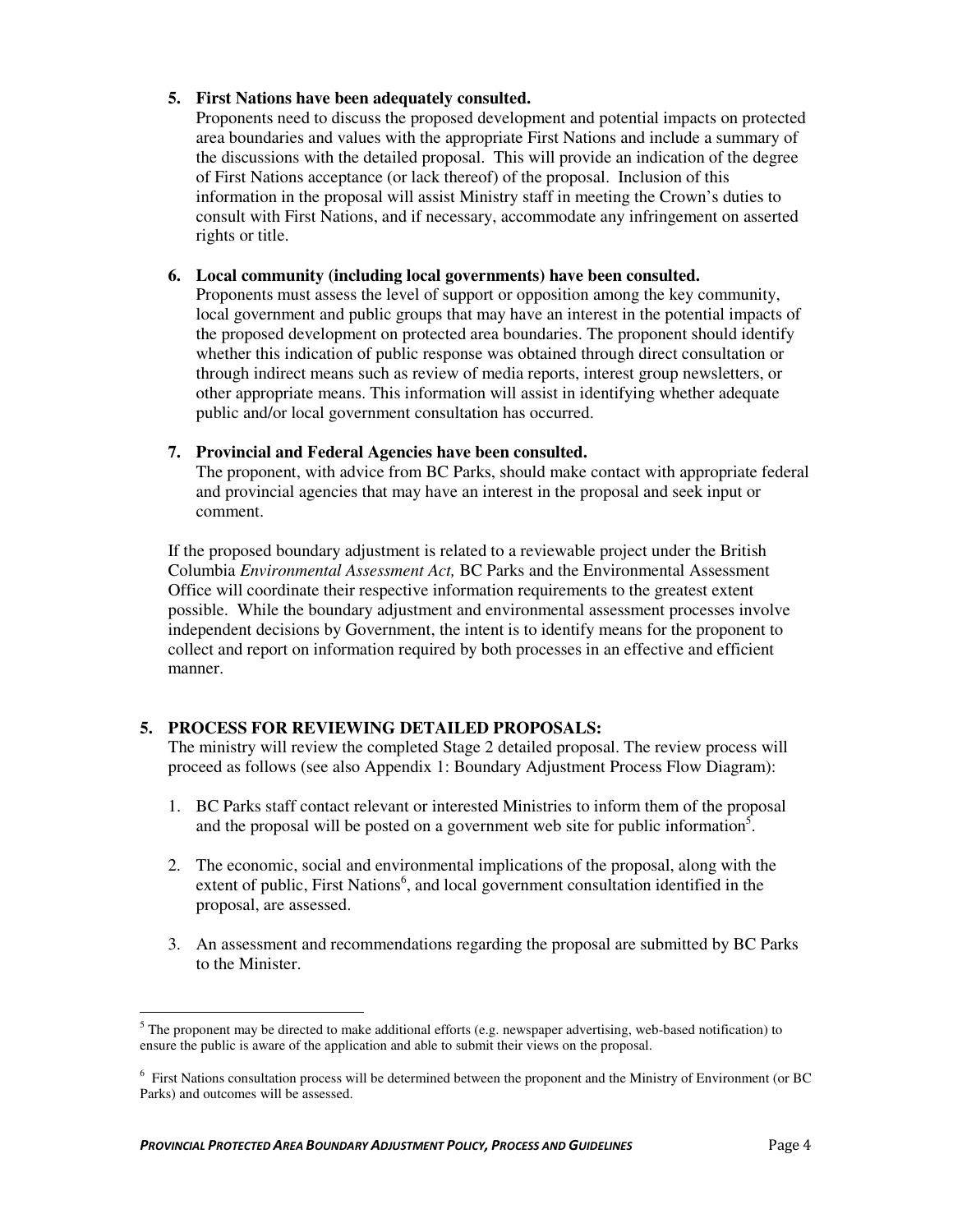- 4. The Minister may, at any time during the review process, determine that adequate information has been provided to make a decision not to recommend the boundary adjustment to Cabinet. If the Minister decides not to recommend the proposal, then the proponent will be notified of the reasons for the decision in a timely fashion.
- 5. The Minister may recommend the proposal to adjust the boundaries to Cabinet. Cabinet may decide either to proceed with the boundary adjustment or to reject the proposal. If Cabinet rejects the proposal, the proponent will be notified in a timely fashion.
- 6. If Cabinet decides to support the proposal, a legislative amendment will be introduced and be subject to the normal process for Bills in the Legislature, if a legislative amendment is required to change the boundary. The final decision will then rest with the Legislature. In the event the existing boundary was established by Order in Council, then Cabinet may decide to amend the boundary by Order in Council.

#### *Process Notes:*

- BC Parks, the Minister or Cabinet may determine at any time during the process that additional consultation or information is required.
- Normally, a proposal that meets all information requirements will be considered within a six month time frame. However, legislative amendments may require considerable preparation and additional time.

#### **6. PROCEDURAL NOTES:**

In order to ensure clear understanding and application of these principles and guidelines, proponents should initiate early contact and maintain communications with BC Parks staff.

Decisions to consider a proposal for a protected area boundary adjustment are made by the Minister based on the economic, social and environmental considerations. There is an increased risk of a proposal being rejected at any time under one or more of the following circumstances:

- Viable alternatives exist;
- There is significant First Nations opposition;
- There is significant public or local government opposition;
- Significant adverse effects on environmental or social values cannot be avoided, mitigated or compensated for;
- There is insufficient overall benefit to the Province.

A decision to consider an application to adjust a protected area boundary to allow for a development does not constitute approval of the proposed project. The final decision to adjust a boundary rests with the Legislature (or Cabinet in the case of a protected area established by an Order in Council). As well, all proposed projects are subject to the normal provincial and federal regulatory review processes that apply to such projects. Protected area boundary adjustments, if approved by Cabinet or the Legislature, will only be brought into force if the proposed project has received all other approvals to proceed (*e.g.* Environmental Assessment Certificate).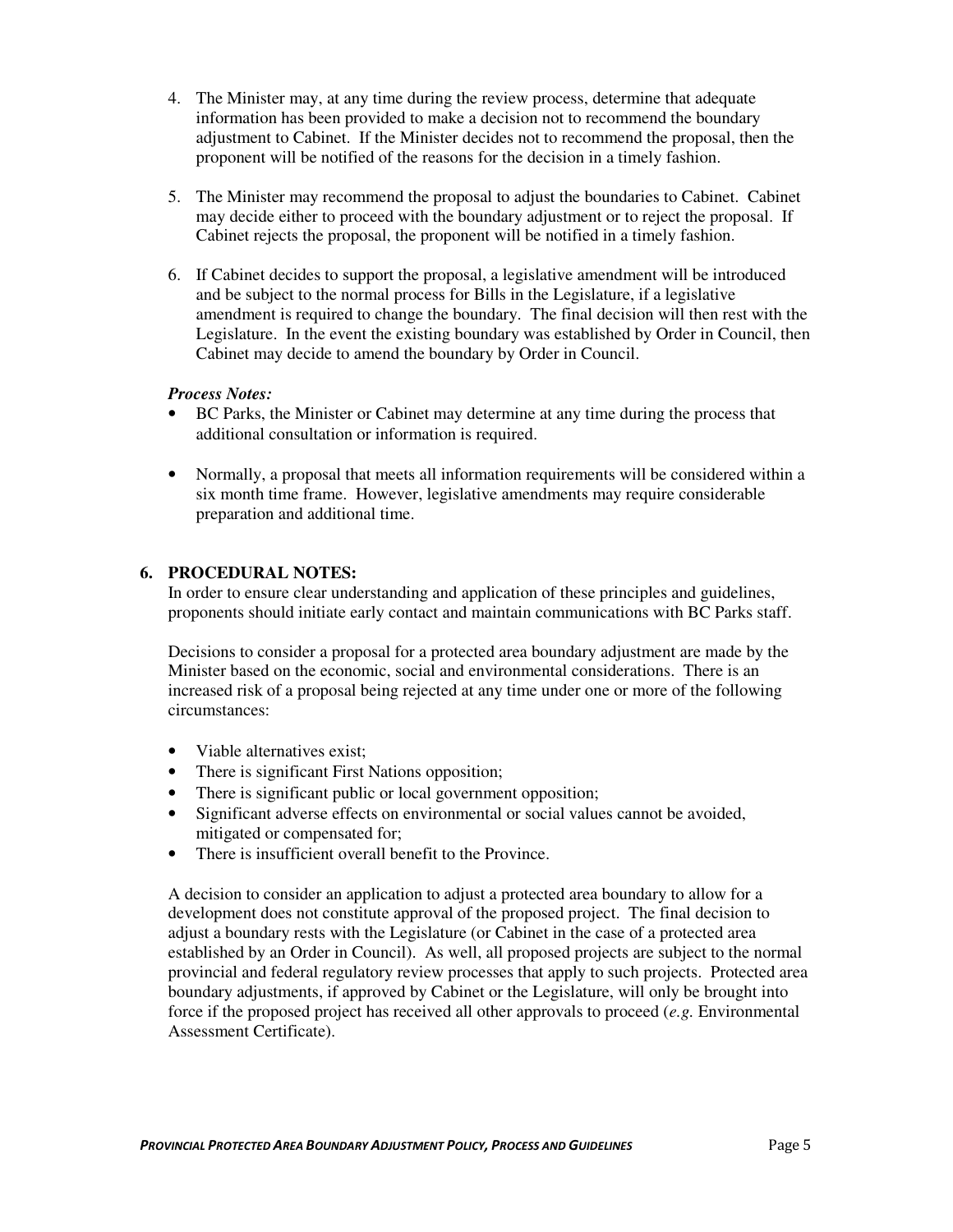# **7. AVAILABLE RESOURCES:**

In preparing information to address these guidelines, proponents should consider the following sources of information which may be of assistance:

- The BC Parks *Impact Assessment Process* is used by staff to assess potential impacts of proposed actions in provincial protected areas – it offers processes and background information which can be used by proponents. The process is described in detail on the BC Parks website at the following address: *http://www.env.gov.bc.ca/bcparks/conserve/impact/*
- B.C.'s environmental assessment (EA) process provides a mechanism for reviewing major projects to assess their potential impacts and to ensure environmental, economic and social considerations are taken into account. This includes assessing issues and concerns raised by the public, First Nations, interested stakeholders and government agencies. More information is available at the Environmental Assessment Office website at: *http://www.eao.gov.bc.ca/index.html*